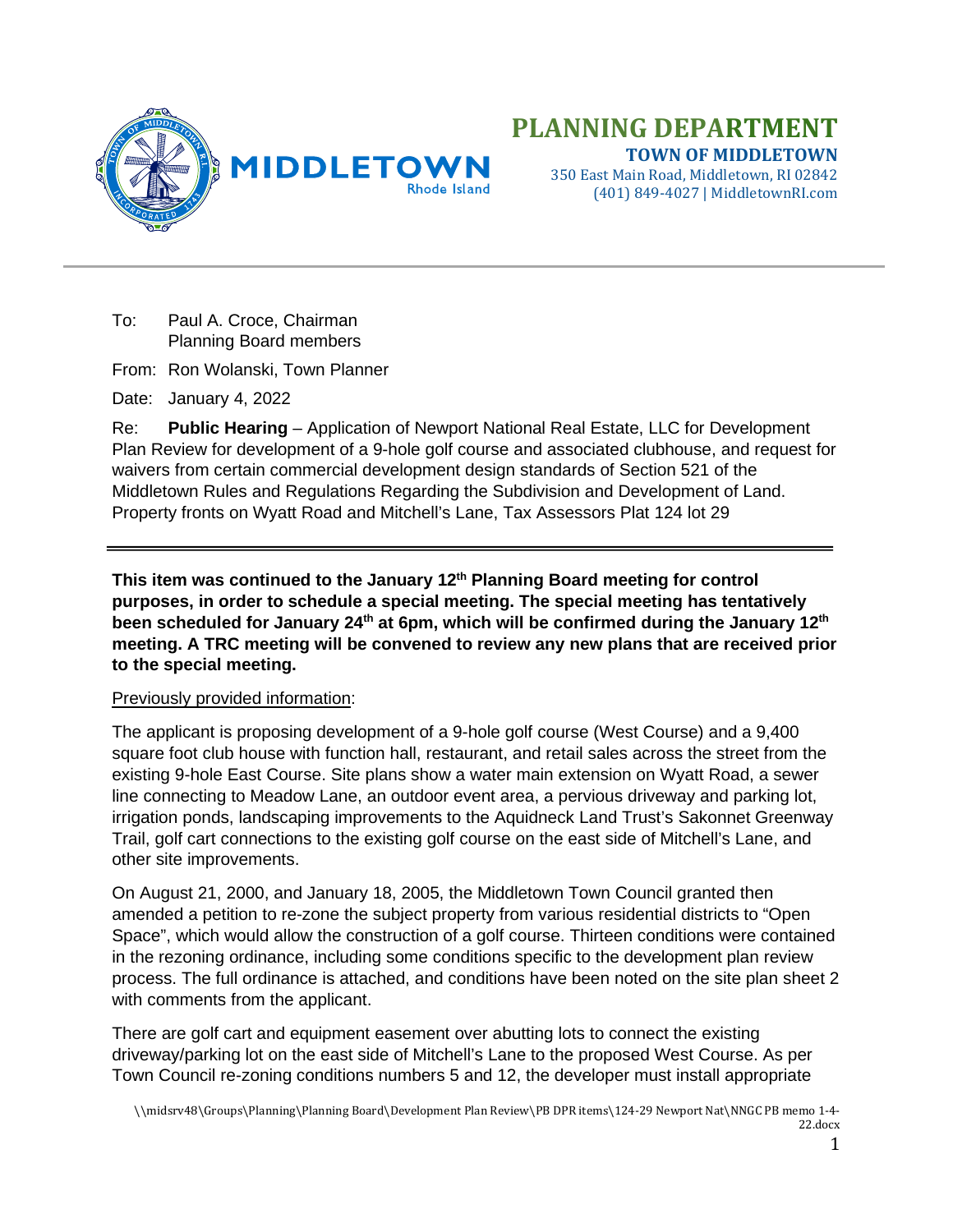safety signage and address ditches on both sides of Mitchell's Lane. Safety signage, crosswalks, and grading details along the public right-of-way have not been submitted to the planning board for evaluation.

A traffic study dated July 2019, conducted by BETA engineering group, outlines a number of conclusions and recommendation on page 17-18. It is recommended that the engineer's suggestions be incorporated into the development plan.

For evaluation of re-zoning condition number 11 regarding the 150-foot distance required from the centerline of the fairway to any residential property line or street the applicant included a *Golf Course Property Boundary Clearance Diagram dated June 28, 2021*.

The Aquidneck Land Trust's Sakonnet Greenway Trail crosses northern, western, and southern portions of the subject property. In the vicinity of the proposed driveway and club house, additional landscaping is provided along the Sakonnet Greenway Trail. Per re-zoning condition number 13, the planning board should evaluate if the vegetated buffer sufficiently deters pedestrians from crossing the boundary with Plat 123 lot 10.

Copies of plans have been distributed to the appropriate committees and departments including the Tree Commission and the Technical Review Committee (TRC). The tree commission is working with the applicant on the species being proposed along the perimeter.

## **Requested waivers:**

Per section 908 of the Regulations the "*Planning Board shall have the power to grant such waivers and/or modifications from the requirements for land development and subdivision approval, as may be reasonable, and within the general purposes and intents of the provisions for local regulations. The only grounds for such waivers and/or modifications shall be where the literal enforcement of one (1) or more provisions of the regulations is impracticable and will exact undue hardship, because of the peculiar conditions pertaining to the land in question, or where such waiver and/or modification is in the best interest of good planning practice and/or design, as evidenced by consistency with the municipality's comprehensive plan and Zoning Ordinance."*

1. 521.1B.2- For projects with more than 50 parking spaces: Parking broken up into lots of less than 50 spaces. Parking lots are directly connected to each other. Adjacent parking lots separated by a minimum 10' landscaped strip (may be used as walkway). **Proposed parking lot contains 242 parking spaces, not broken into smaller connected lots separated by landscaped strips.** 

2. 521.1E.3 -Receptacles shall have decorative designs compatible with the overall design theme for the development. Trash management control plan to prevent litter from entering abutting properties and streets. **Trash receptacle design has not been submitted for compatibility; no trash management control plan has been provided.** 

3. 521.2C - Building exteriors and roofs constructed of traditional materials such as wooden clapboards, shingles, patterned shingles, brick or stone (synthetic materials require Planning Board approval). **Trim materials include boral, a synthetic composite.**

4. 521.3C - Screening element such as plantings, stone walls, berms and/or fences (or a combination) provided along all property lines. **Required screening not provided along the Mitchell's Lane property boundary. The landscaping plan does not show**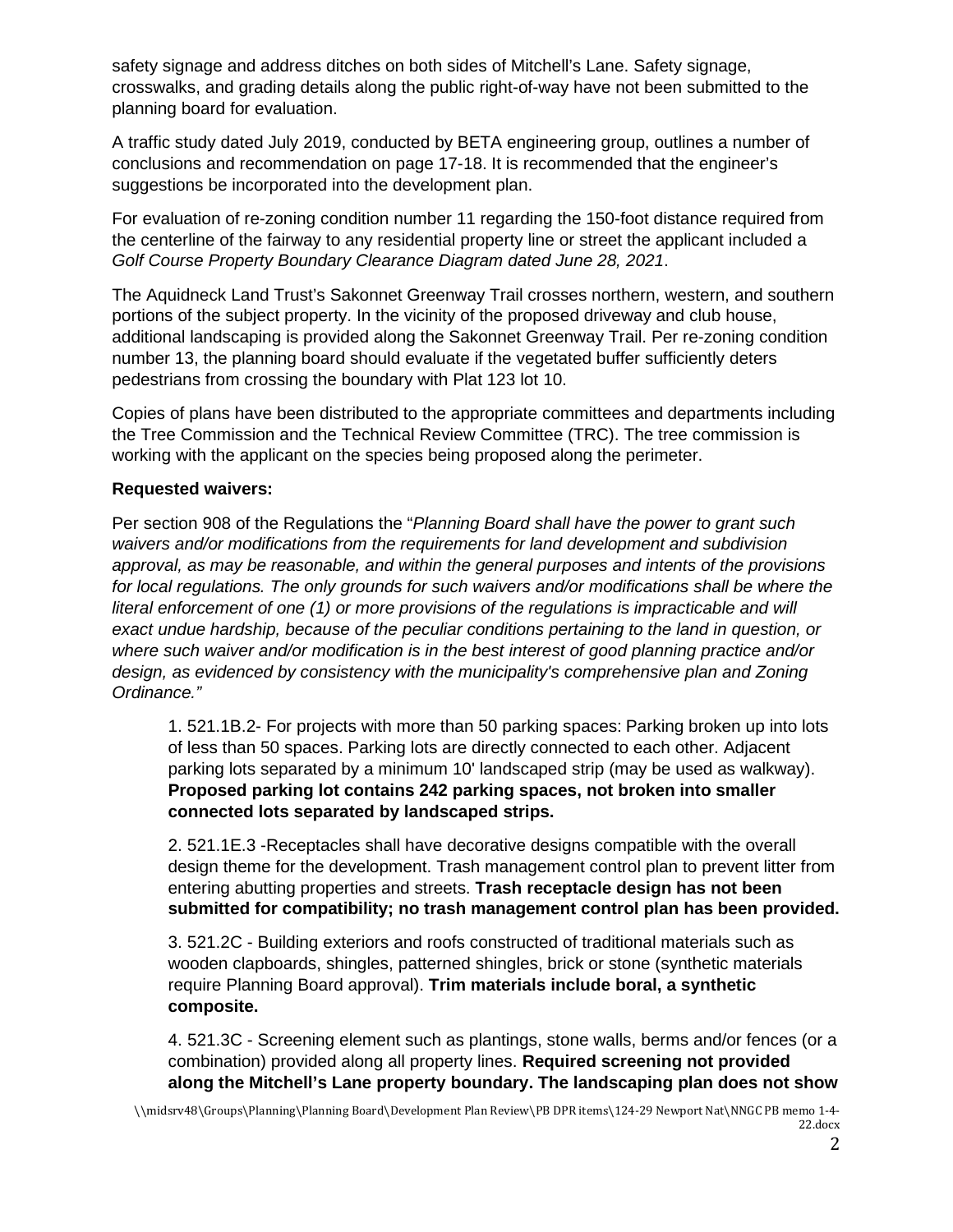**entire property and therefore it is unclear if screening is provided along Wyatt Road, or the western property boundary.** 

5. 521.3D - A landscaped buffer at least 10' is provided along all property lines (may be reduced if stone wall used as screening element). **The landscaping plan does not show entire property and therefore compliance with buffering for all property lines cannot be evaluated.**

6. 521.3F.1 - Deciduous street trees: Planted along street side property boundary, private streets, and internal driveways. Planted in planter strips or tree wells located between the sidewalk and curb. Spaced no further apart than 30' on center. A minimum of 4' dbh at time of planting. **Street trees not provided on internal driveway. Unable to evaluate if trees are provided along Mitchell's Lane or Wyatt Road as the landscaping plan does not depict entire property.** 

## **On December 2, 2021 the Technical Review Committee voted to forward a positive recommendation to the planning board subject to the following conditions:**

- 1. Prior to permitting, the Town Engineer and Director of Public Works must review and approve the final stormwater design and Operations and Maintenance plan.
- 2. Prior to permitting, the Operations and Maintenance plan must be revised to include porous pavement maintenance
- 3. Prior to permitting, the Operations and Maintenance plan must be revised to further describe the weather monitoring to include NOAA weather service predictions.
- 4. Prior to permitting, all updated stormwater calculations must be provided to the Town Engineer and Director of Public works and Planning Department.
- 5. Prior to permitting, engineering details for the purposed inspection tank located at Wyatt Road must be reviewed and approved by the Town Engineer and Director of Public Works
- 6. Prior to permitting, the Town Engineer and Director of Public Works must review and approve the final sewer system design and flow calculations.

# **Planning staff recommends the additional conditions of approval:**

- 7. Prior to permitting the landscaping plan and site plan sheet 6 and site plan sheet 8 are inconsistent with regards to the trash can placement and bicycle rack placements. Landscaping plan should reflect the required trash can and bicycles racks and provide for appropriate landscaping for pedestrians to utilize the bins and cyclists to access the bicycle racks. Site plans should be updated to be in agreement with each other and with landscape plan.
- 8. Prior to permitting, trash receptacle style should be provided to the Planning Department for review and approval.
- 9. Prior to permitting, golf cart safety signage, crosswalks on Mitchell's Lane, and grading details along the public right-of-way should be submitted for review and approval to the Director of Public Works and the Town Engineer.
- 10. Prior to permitting the applicant must seek Town Council determination regarding the time in which the parking lot lighting must be extinguished, per re-zoning condition number 8.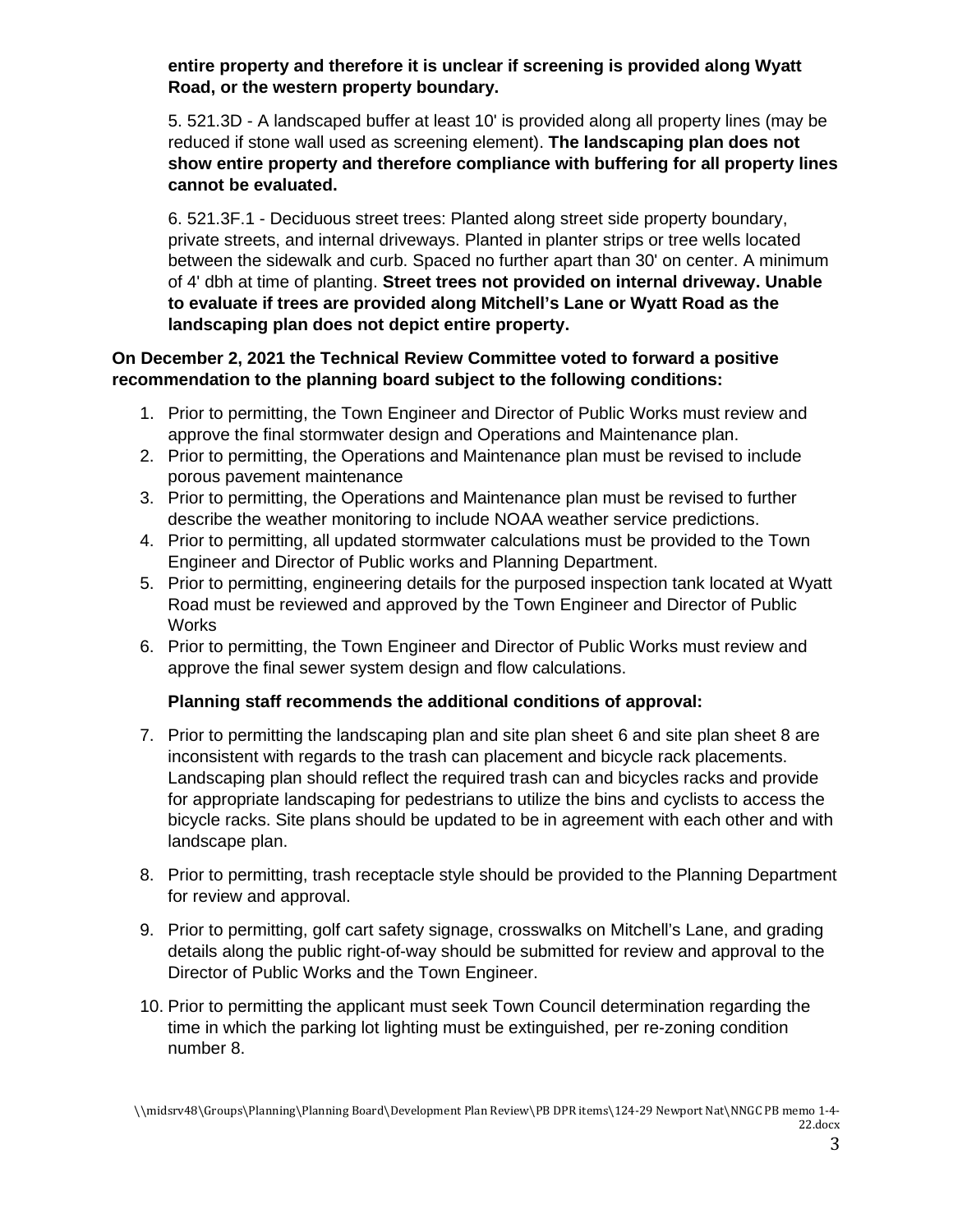- 11. Prior to permitting any legal documents must be reviewed and approved by the Town Solicitor.
- 12. New commercial structures will be subject to the Town's development impact fees ordinance, Town Code Chapter 150. A note to this effect must be provided prior to permitting.
- 13. The builder is required to comply with the provisions of the town's storm water management ordinance (Chapter 153), and construction site runoff and erosion control (Chapter 151). The use of pervious paving and other methods to promote infiltration of storm runoff should be considered as means of meeting the requirements of Chapter 153. A note to this effect must be provided.
- 14. Prior to permitting, the traffic engineer's recommendations and conclusions from the July 2019 BETA engineering report be incorporated into the development plan:

**Mitchells Lane at Site Driveway Intersection:** Minor clearing of roadside vegetation for sight line enhancement.

## **Mitchells Lane at Route 138 Intersection:**

1. Minor clearing of roadside vegetation for sight line enhancement.

2. Replacement of the Stop sign on Mitchells Lane.

3. Installation of appropriate Stop Ahead sign and/or pavement markings on Mitchells Lane to emphasize the primary traffic control device.

4. Relocation of the Mitchells Lane street name sign for improved visibility of the intersection for Route 138 southbound traffic.

5. Installation of intersection warning signs on Route 138 to alert Route 138 motorist of the approaching intersection.

**Mitchells Lane at Wyatt Road Intersection:** Replace Stop signs on each approach to the intersection.

**Mitchells Lane between Route 138 and Wyatt Road**: Installation of crosswalks and applicable warning signs at the golf cart crossing and the Sakonnet Greenway Trail crossing per the concept plans provided.

# **Required findings:**

In accordance with section 309 of the Middletown Zoning Ordinance, prior to granting any development plan review approval, or issuing a recommendation in favor of approval to the Zoning Board of Review, the Planning Board shall find that:

- (1) The granting of approval will not result in conditions inimical to the public health, safety and welfare;
- (2) The granting of such approval will not substantially or permanently injure the appropriate use of the property in the surrounding area or zoning district;
- (3) The plans for such project comply with all the requirements of this chapter and the Regulations, or that necessary waivers from the requirements of the Regulations have been granted;
- (4) The plans for such project are consistent with the Comprehensive Plan; and
- (5) Any conditions or restrictions that are necessary to ensure that these guidelines have been met have been incorporated into the written approval or recommendation.